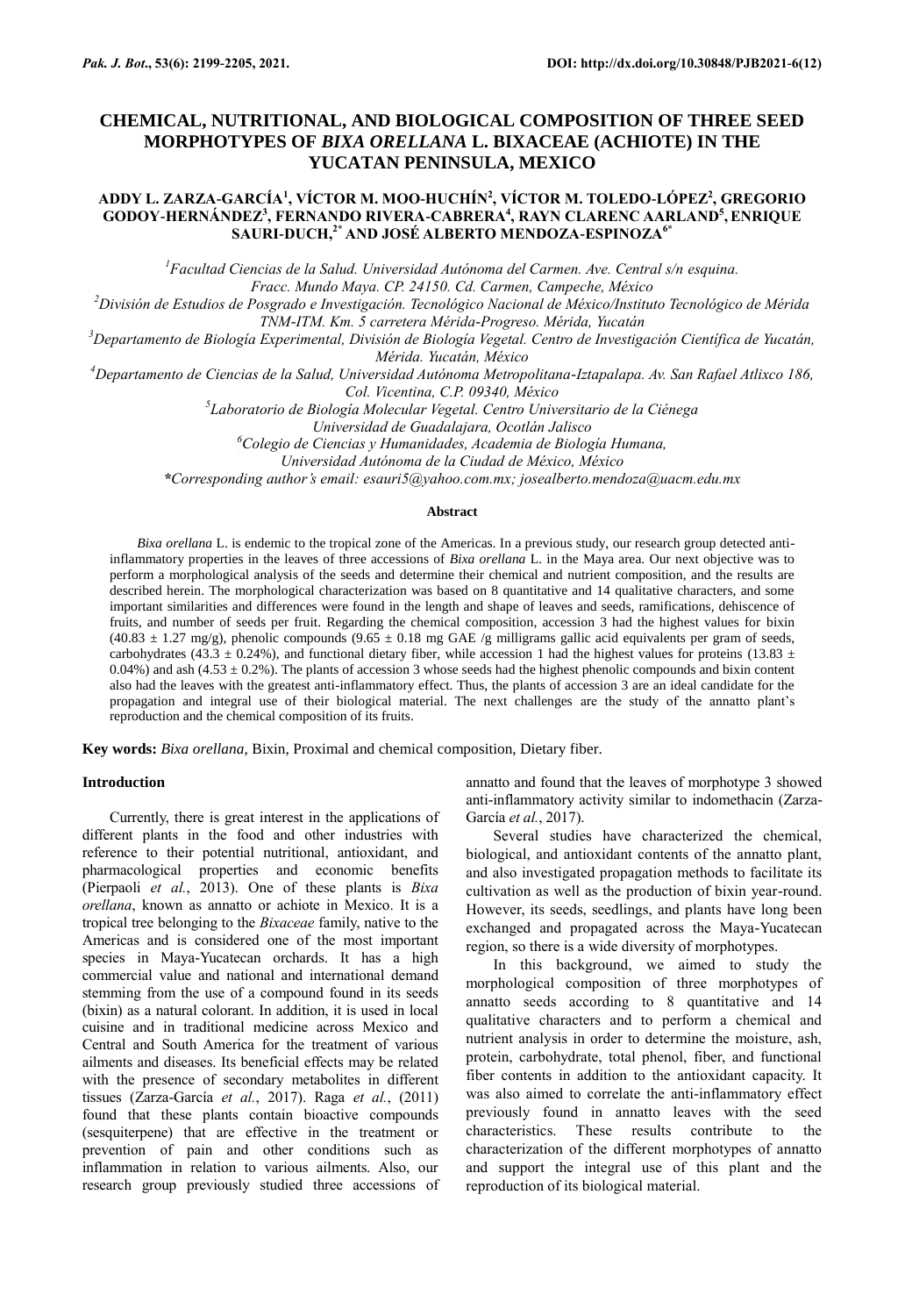### **Materials and Methods**

**Materials:** The study examined the seeds of three accessions of *B. orellana* L. (Fig. 1) labeled with the numbers 8, 9, and 11 (according to Accession/Voucher), which were renamed herein as 1, 2 and 3 [\(Zarza-García](#page-6-1) *et al.*[, 2017\)](#page-6-1). Seeds were collected from the plants of the Achiote Network of the Technological Institute of Conkal, Mexico, a part of the National System of Plant Genetic Resources for Food and Agriculture (SINAREFI).

**Morphological analysis and characterization**: The morphological parameters of plants freshly harvested from different sites (accessions) were determined (Fig. 1). The plants were marked and referenced by geolocation using GPS.

A total of 8 quantitative characters (total tree height, first branch height, trunk diameter, leaf blade length, leaf width, petiole length, fruit length, fruit width) and 14 qualitative characters (trunk surface, number of fruits in each plant, seed form, number of seeds of each fruit) were assessed. The parameters were measured in each corresponding part of the plant and were mainly related with the vegetative features, leaves, and fruits.

Tree height was determined using an inclinometer (Suunto, Finland). A measuring tape was used to determine the height of the first branch and trunk diameter at 0.10 m from the ground. Leaf length and width and fruit length were measured using Vernier calipers. The qualitative parameters were assessed by visual observation and subjective interpretations and compared to the characters established by the International Plant Genetic Resources Institute for avocado (*Persea* spp.) due to the absence of data on *B. orellana* L.

**Seed preparation:** The seeds were depigmented using a standardized technique. Five grams of seeds were weighed, and 150 mL of ethyl acetate was added. An extraction was carried out for 3 h in a Soxhlet apparatus. The seeds were filtered and recovered and then dried for 40 min in an oven (40°C). Subsequently, chloroform (30 mL) was added, and the seeds were stirred at 60°C. Then, they were rinsed several times until they were depigmented. The seeds were dried again and placed in an oven (60°C) to volatilize the solvent and, afterwards, were crushed using a mortar. The crushed seeds were then ground with an electric coffee grinder for nuts and spices (model CG-8120, ANMER, 200 watts) with stainless steel blades until a powder was obtained.

**Proximal chemical quantification of seeds:** The proximate analyses were performed in triplicate according to the method proposed by the [Anon., \(2005\)](#page-5-0) for moisture content, ash, proteins (nitrogen), and ethereal extraction.

**Determination of carbohydrates**: The phenol-sulfuric acid method of Dubois *et al.*[, \(1956\)](#page-5-1) was used to determine the carbohydrate content. One gram of seed powder of each accession (depigmented) was weighed, dissolved in 50 mL of water in a test tube, boiled at 90°C for 10 min, starch solubilized, liquefied (homogenized), centrifuged, and filtered. The extract was stored in a tube, and 0.25 mL of 5% phenol and 1.25 mL of concentrated  $H<sub>2</sub>SO<sub>4</sub>$  were added. An aliquot of 25  $\mu$ L was taken from each extract and adjusted to 5000 µL (from each accession). From this dilution, the following reaction was prepared: 1 mL of the previous solution of each accession was added with 500  $\mu$ L (0.5 mL) of phenol and placed in cold water. Then, 2.5 mL of concentrated  $H_2SO_4$  was added, and the mixture was left to rest for 15 min. The absorbance was read at 490 nm on an Agilent UV Visible 8453 spectrometer [\(Dubois](#page-5-1) *et al*., 1956).



Fig. 1. Accession numbers, fruits and seed shapes, and georeferenced locations of three *Bixa orellana* L. accessions.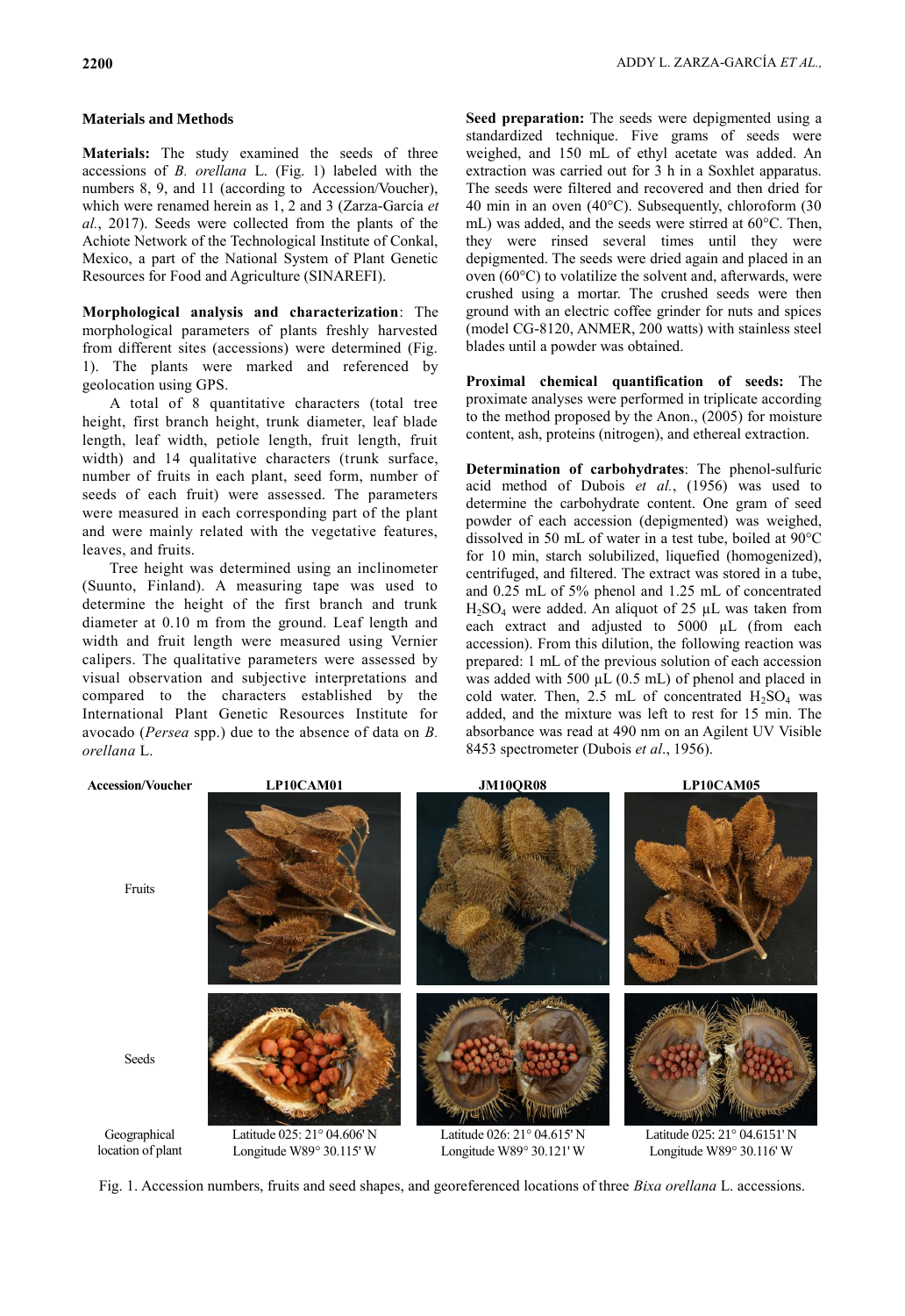**Quantification of total dietary fiber, soluble fiber, and insoluble fiber:** The enzymatic-gravimetric method of Prosky *et al.*[, \(1988\)](#page-6-3) was used to determine the dietary fiber [\(Barbosa-Martín](#page-5-2) *et al.*, 2016). One-half gram of celite and 10 mL of 78% ethanol were added to four crucibles for dietary fiber determination. These were then dried at 130 °C for 90 min in an oven until a constant weight is achieved (Fisher Scientific), left to cool in a desiccator, and weighed. In quadruplicate, 1 g of seed flour of each accession was weighed, placed in an Erlenmeyer flask with 50 mL of 0.05 N phosphate buffer pH 6 (9.6593 g of NaH2PO<sup>4</sup> and 1.4 g of Na2HPO<sup>4</sup> [dibasic]) and diluted in 700 mL of distilled water. The pH was adjusted to 6 and the volume to 1 L. Then, the flasks were placed in a water bath (New Brunswick R76) at 90 °C with constant stirring at 60 rpm for 10 min and, without removing them,  $0.1$  ml (100  $\mu$ L) of thermostable α-amylase (Sigma A-3306) was added. The samples were covered and stirred continuously for an additional 15 min.

The flasks were cooled, and the pH was measured and adjusted to 7.5 with 0.0275 N NaOH using a potentiometer (Thermo Scientific Orion Star A215). Subsequently, they were placed in a bath at 60°C for 10 min and, without removing them, 0.1 mL of protease (Sigma P-3910) (0.025 g of protease dissolved in 0.5 mL of phosphate buffer pH 6) was added. They were then covered and stirred for 30 min at 60 rpm.

After cooling, the pH was adjusted to 4 with 0.325 N HCl. and were placed again in a bath at 60°C for 10 min with stirring. Without removing them, 0.3 mL of amyloglucosidase (Sigma A-9913) was added, and they were stirred for another 30 min. After digestion, 95% ethanol preheated to 60°C was added to each flask in a ratio of 1:4 (v/v). This step was only performed for the flasks used to determine total fiber but omitted for the flasks used to determine soluble fiber. The content of each flask was washed and filtered under a vacuum in a previously prepared crucible. The residue recovered in each crucible was washed with 20 mL of 78% ethanol, two 10-mL portions of 95% ethanol, and two 10-mL portions of acetone.

Finally, the crucibles with residues were dried at 105°C for 12 h in an oven, cooled in a desiccator, and weighed (P1). The residues of two crucibles were used to determine crude protein (P2); they were scraped and placed in aluminum to determine proteins. To determine ash content, the remaining two residues were incinerated at 550 °C for 4 h and were then cooled and weighed (P3). For the quantification of total dietary fiber (TDF), the following equation was used:

% TDF =  $(P1 - P2 - P3)$  / sample weight.

For the quantification of insoluble dietary fiber (IDF), the same procedure as for TDF was performed, but omitting the final treatment with 300 mL of preheated 95% ethanol (digestion). The percentage of soluble dietary fiber (SDF) was obtained from the difference between TDF and IDF. The filters must be completely clean, so they were washed with distilled water and placed in the oven at 100°C for 10 min and then in the

muffle at 550°C for 1.5 h. Then, they were placed under constant weight in an oven for 2 h at 120°C, removed, cooled, and weighed. The flasks with a smaller volume had insoluble fiber. The flasks with a larger volume with floating mucus had total fiber.

**Water retention capacity:** The water retention capacity (WRC) was determined according to the methodology of Chau *et al.*[, \(1997\)](#page-5-3) with some modifications of [Segura-](#page-6-4)Campos *et al.*, (2014). One gram of seed powder of each accession was weighed in triplicate. Twenty mL of distilled water were added, subsequently stirred for 1 min in a vortex, and centrifuged at 2250 xg for 30 min at 25°C. The volume of the supernatant was measured with a graduated cylinder, and the WRC was expressed as grams absorbed per grams of sample.

**Oil retention capacity:** The oil retention capacity (ORC) was measured according to Chau *et al.*[, \(1997\).](#page-5-3) In triplicate, 10 mL of saturated corn oil was added to 1 g of each accession. The mixture was stirred for 1 min in a vortex and then centrifuged at 2200 xg for 30 min at 25°C. The volume of the supernatant was measured with a graduated cylinder, and the ORC was measured as follows: ORC = grams of retained oil (volume of supernatant  $\times$  0.89 g/ml, density of oil) per grams of sample [\(Segura-Campos](#page-6-4) *et al*., 2014).

**Absorption capacity of organic molecules**: The absorption capacity of organic molecules (ACOM) was measured according to [Zambrano](#page-6-5) *et al.*, (2001). In a 50 mL centrifuge tube, 3 g of dried sample was placed in an excess of corn oil (approx. 10 mL) for 24 h at 25°C. Afterwards, it was centrifuged at 2000 xg for 15 min at 25°C (Beckman GS-15R). The ACOM was expressed as the absorbed hydrophobic components and calculated as the weight gain of the sample (g of absorbed oil/g of sample) [\(Barbosa-Martín](#page-5-2) *et al.*, 2016).

**Total phenolic compounds of methanol and ethyl acetate extracts:** Total phenolic compounds (TPCs) were quantified in triplicate according to the [Singleton & Rossi](#page-6-6)  (1965) method adapted by Aarland *et al.*[, \(2017\)](#page-5-4) and Castillo-López *et al.*, 2017.

**Determination of** *in vitro* **antioxidant activity (ABTS + )**: Antioxidant activity was measured according to the [Re](#page-6-7) *et al.*, (1999) method adapted by [Aarland](#page-5-4) *et al.*, (2017) and Haddad *et al*, (2019)

**Determination of bixin content by high performance liquid chromatography (HPLC):** The identification and quantification of bixin was performed using the method described by Fraser *et al.*[, \(2000\)](#page-5-5) with the slight modifications of [Raddatz Mota](#page-6-8) *et al.*, (2016).

**Statistical analyses**: One-way ANOVAs were performed followed by TUKEY multiple comparison tests. Values were considered statistically significant at  $p<0.05$ . The test was performed in the Stat-graphics Centurion XVI software (*version* 16.1.18).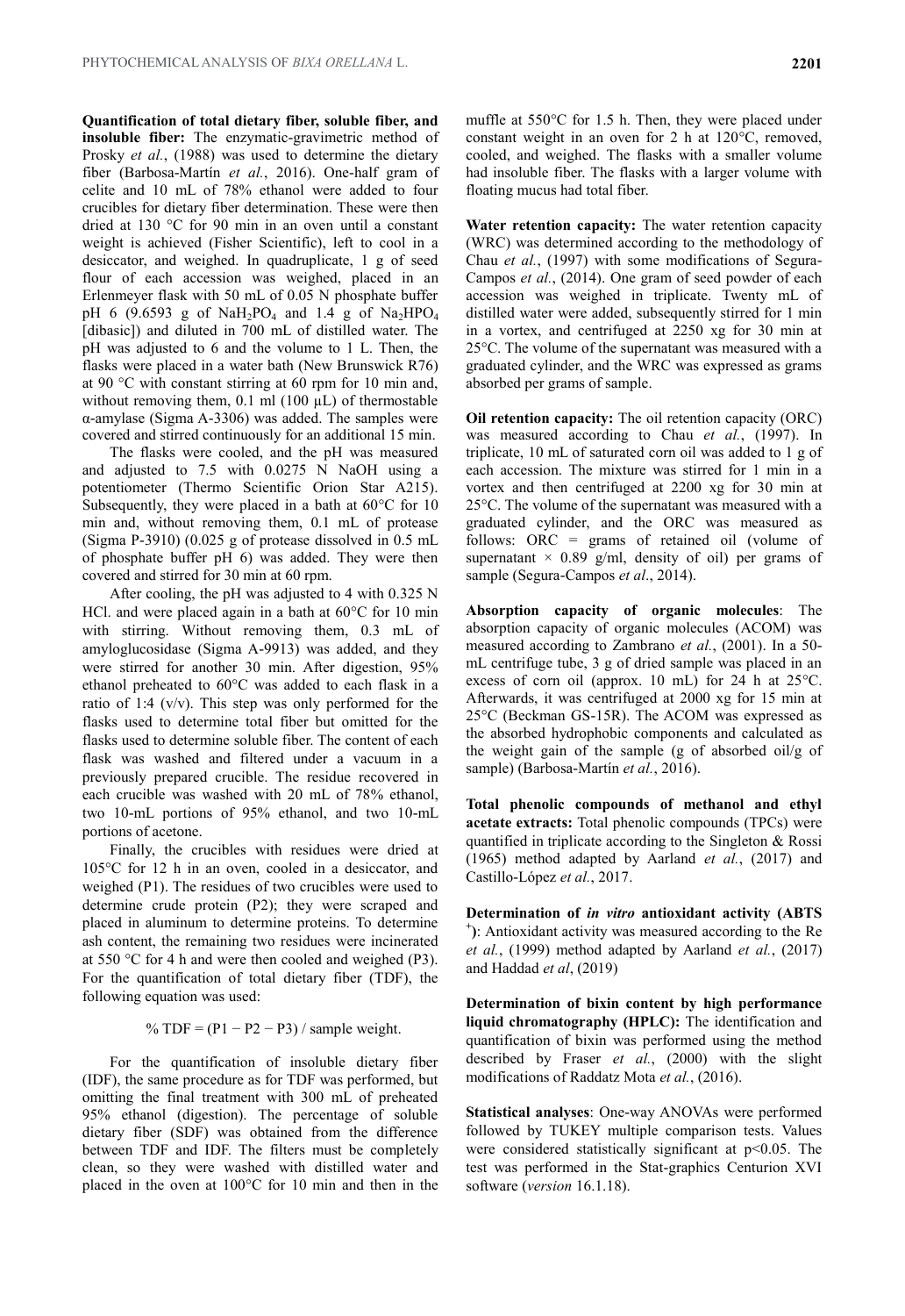#### **Results and Discussion**

**Morphological characteristics:** The vegetative, foliar, and fruit morphological characteristics of the three *B. orellana* L. accessions are presented in Table 1. The detailed similarities and differences are following:

- a) Vegetative features. Differences were observed in total tree height (2.23 to 3.10 m), first branch height (0.11 to 0.18 m), and trunk diameter (0.07 to 0.45 m).
- b) Leaf features. Similarities were observed in leaf length (0.137–0.200 m) and width (0.090–0.071 m). The length of the petiole ranged from 0.034–0.044 m. No differences were observed in the shape of the leaf base; all accessions had a truncated form. The color of the central vein varied from green/yellow to green (Table 1).
- c) Fruit features. The shape of the fruit varied at the base, being flat or ovoid. Accessions 2 and 3 showed dehiscence, while accession 1 presented indehiscence. Variation in the length and width of fruits was observed. No difference in the apex and shape of the base (globular and flat) was observed. The shape of the cluster was irregular in all three accessions. High variability was observed in the number of clusters per plant (from 80 to 130), number of fruits per cluster (from 8 to 17), and

number of fruits per plant (between 640 and 2210). Differences in the shape and number of seeds were also observed. Accessions 1 and 3 had an ovoid shape and accession 2 a triangular shape. The number of seeds per fruit varied from 28 to 50.

In conclusion, the three studied achiote accessions presented some important similarities and differences in the leaf and seed length, ramifications, leaf and seed shape, dehiscence of fruits (an important aspect related to bixin content), number of clusters, number of seeds per fruit, and shape capsule.

**Proximal chemical composition:** The proximal chemical composition of the seeds of the three *B. orellana* L. accessions is presented in Table 2. Accession 3 contained a higher protein and fat content, while the ash content was higher in accession 2. These values are within the ranges reported for other seed accessions of the same geographical area [\(Valério](#page-6-9) *et al.*, 2015; Dike *et al.*[, 2016\)](#page-5-6).

In addition, these results confirm the bromatological characteristics of interest, such as the percentages of protein and carbohydrate. These data provide information on the properties and macronutrients of the seeds of the three accessions, which can be subjected to more specific studies in the future to determine the presence of additional compounds or nutrients.

|  |  | Table 1. Vegetative, foliar, and fruit features of three Mexican accessions of <i>Bixa orellana</i> L. |  |
|--|--|--------------------------------------------------------------------------------------------------------|--|
|  |  |                                                                                                        |  |

|                            | <b>Accessions</b>     |              |           |  |  |
|----------------------------|-----------------------|--------------|-----------|--|--|
|                            | 1                     | 2            | 3         |  |  |
|                            | LP10CAM01             | PC10YUC08    | LP10CAM05 |  |  |
| a. Voucher number          |                       |              |           |  |  |
| b. Vegetative features     |                       |              |           |  |  |
| Total length (m)           | 2.23                  | 2.80         | 3.10      |  |  |
| Height of first branch (m) | 0.18                  | 0.14         | 0.11      |  |  |
| Trunk diameter (m)         | 0.45                  | 0.07         | 0.13      |  |  |
| Trunk surface              | Smooth                | Smooth       | Smooth    |  |  |
| Sap color                  | Absent                | Absent       | Absent    |  |  |
| c. Foliar features         |                       |              |           |  |  |
| Leaf length (m)            | 0.137                 | 0.142        | 0.200     |  |  |
| Leaf width (m)             | 0.090                 | 0.071        | 0.080     |  |  |
| Leaf base shape            | Truncated             | Truncated    | Truncated |  |  |
| Petiole length (m)         | 0.034                 | 0.040        | 0.044     |  |  |
| Central vein color         | Green/yellow          | Green/yellow | Green     |  |  |
| d. Fruit features          |                       |              |           |  |  |
| Shape                      | <b>Flattened</b> base | Ovoid        | Ovoid     |  |  |
| Dehiscence                 | Indehiscent           | Dehiscent    | Dehiscent |  |  |
| Length $(m)$               | 0.035                 | 0.045        | 0.040     |  |  |
| Width (m)                  | 0.040                 | 0.034        | 0.039     |  |  |
| Apex shape                 | Globular              | Globular     | Globular  |  |  |
| Cluster shape              | Irregular             | Irregular    | Irregular |  |  |
| N° clusters per plant      | 90                    | 80           | 130       |  |  |
| N° of fruits per plant     | 640                   | 1280         | 2210      |  |  |
| Seed shape                 | Ovoid                 | Triangular   | Ovoid     |  |  |
| N° of seeds per fruit      | 28                    | 50           | 50        |  |  |

\* Germplasm Bank of the Technological Institute of Conkal, Yucatán. All measurements are given as means. Abbreviations: m: meters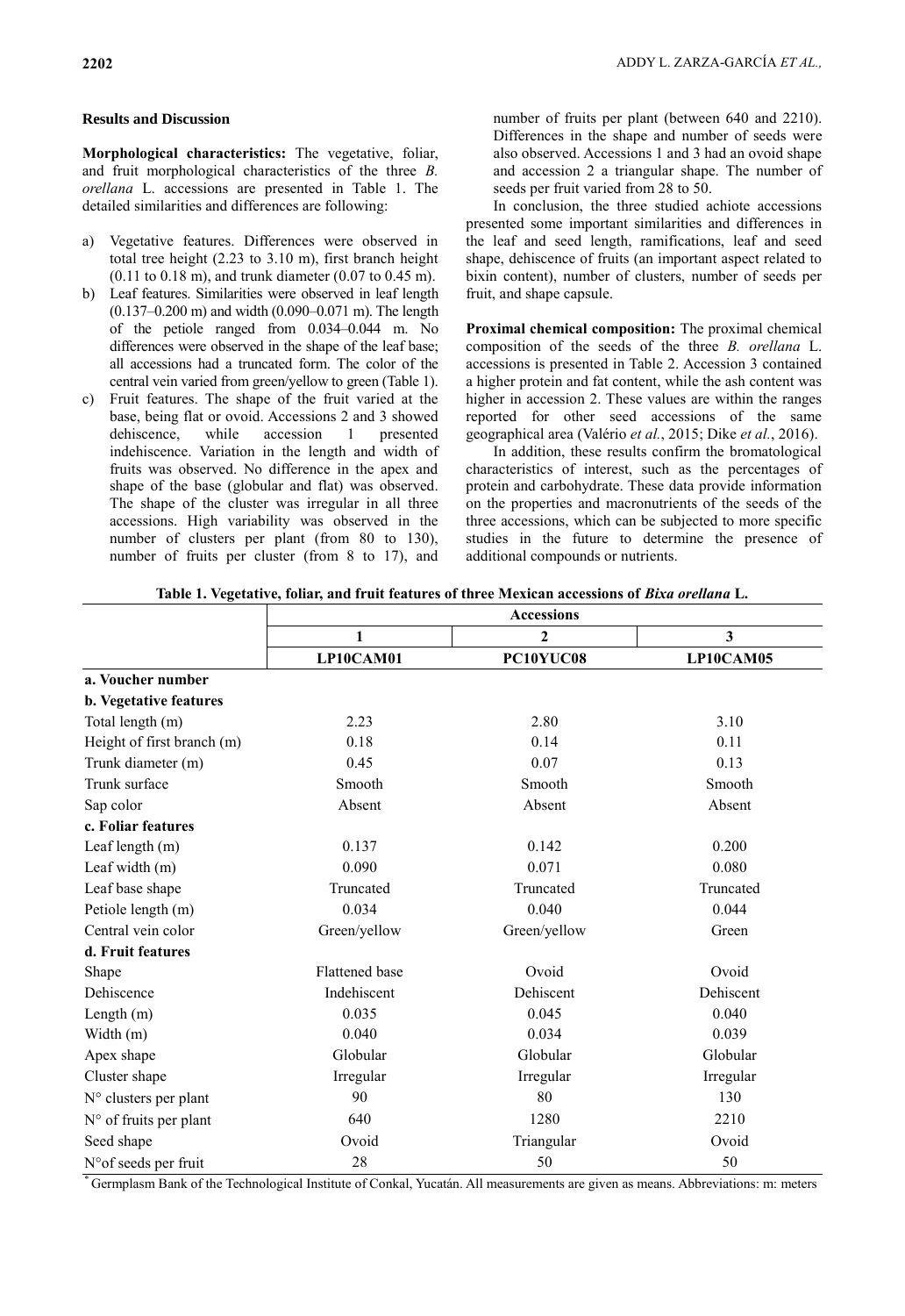|                                 | <b>Accessions</b>                |                                   |                                     |  |
|---------------------------------|----------------------------------|-----------------------------------|-------------------------------------|--|
|                                 | 1                                | $\boldsymbol{2}$                  | 3                                   |  |
|                                 | LP10CAM01                        | PC10YUC08                         | LP10CAM05                           |  |
| a. Chemical/proximal            |                                  |                                   |                                     |  |
| % Proteins                      | $13.83 \pm 0.04^b$               | $14.25 \pm 0.14^b$                | $12.24 \pm 0.05^a$                  |  |
| % Lipids                        | $1.09 \pm 0.03^a$                | $1.46 \pm 0.03^b$                 | $3.19 \pm 0.07^c$                   |  |
| $%$ Ash                         | $4.53 \pm 0.2^b$                 | $5.48 \pm 0.04^b$                 | $5.57 \pm 0.06^a$                   |  |
| % Total carbohydrates           | $11.85 \pm 0.07^{\rm a}$         | $27.51 \pm 0.04^{\mathrm{b}}$     | $43.3 \pm 0.24^c$                   |  |
| Bixin $(mg/g)$                  | $20.18 \pm 0.77^a$               | $36.91 \pm 2.52^b$                | $40.83 \pm 1.27$ <sup>c</sup>       |  |
| b. Dietary fiber $(\% )$        |                                  |                                   |                                     |  |
| <b>TDF</b>                      | $53.091 \pm 0.6607$ <sup>a</sup> | $65.697 \pm 1.5076$ °             | $61.062 \pm 2.5338$ <sup>bc</sup>   |  |
| IDF                             | $42.357 \pm 1.9595^{\text{a}}$   | $51.836 \pm 1.66594$ <sup>c</sup> | $47.117 \pm 1.44308^b$              |  |
| <b>SDF</b>                      | $10.734 \pm 1.775^b$             | $13.861 \pm 1.980^{\circ}$        | $13.945 \pm 2.526$ <sup>c</sup>     |  |
| c. Functional fiber $(\% )$     |                                  |                                   |                                     |  |
| <b>WRC</b>                      | $3.23914 \pm 0.355095^{bc}$      | $2.49343 \pm 0.00137009^a$        | $3.74287 \pm 0.360243$ <sup>c</sup> |  |
| ORC                             | $6.8054 \pm 0.128813^a$          | $7.25801 \pm 0.154323^{ab}$       | $7.37154 \pm 0.108445^{ab}$         |  |
| <b>ACOM</b>                     | $0.747668 \pm 0.0334534^{\circ}$ | $0.606252 \pm 0.00781378^b$       | $0.501679 \pm 0.0266986^a$          |  |
| d. TPC and antioxidant capacity |                                  |                                   |                                     |  |
| $TPC$ (EAG, methanol)           | $5.66 \pm 0.32^b$                | $4.99 \pm 0.14^a$                 | $9.65 \pm 0.18^{\circ}$             |  |
| $TEAC$ (ABTS+, methanol)        | $1.89 \pm 0.07^{\rm a}$          | $2.43 \pm 0.01^b$                 | $2.45 \pm 0.00^b$                   |  |
| TPC (EAG, ethyl acetate)        | $4.51 \pm 0.26^a$                | $6.84 \pm 0.45^b$                 | $8.14 \pm 0.31^c$                   |  |
| TEAC (ABTS+, ethyl acetate)     | $2.20 \pm 0.09^{bc}$             | $1.46 \pm 0.18^a$                 | $2.24 \pm 0.15^{\circ}$             |  |

**Table 2. Chemical and nutritional composition of the accessions.**

Different letters in the same column indicate significant differences  $(p<0.05)$ 

**Key: TDF,** Total dietary fiber; **IDF,** Insoluble dietary fiber; **SDF,** Soluble dietary fiber; **WRC,** Water retention capacity; **ORC,** Oil retention capacity. **ACOM,** Absorption capacity of organic molecules. **TPC,** Total phenolic content. **TEAC,** Trolox equivalent antioxidant capacity

**Total dietary (TDF), soluble fiber (SDF), and insoluble fiber (IDF):** In the literature, no reports on the dietary fiber content of annatto seeds were found (only the raw fiber content), so the present study is the first contribution to the subject. Dike *et al.*[, \(2016\)](#page-5-6) reported that the raw fiber content of seeds of other varieties of annatto was 53.31%  $\pm$  0.07%. Raw fiber is considered to provide an approximate measure, mainly for structural polysaccharides and lignin [\(Mišurcová](#page-6-10) *et al.*, 2012); however, these data do not completely represent the total fiber content (least digestible part of food). The results obtained through the gravimetric enzymatic method described by Prosky *et al.*[, \(1988\)](#page-6-3) and used herein are more specific because the polysaccharides are hydrolyzed with enzymes, allowing for the quantification of the proportion of soluble and insoluble fiber.

Table 2 shows the high percentage of TDF in the seeds of the three accessions, which is comparable to that of other species, such as chia (*Salvia hispanica* L.) and flaxseed (*Linum usitatissimum*) (Jiménez *et al.*[, \(2013\),](#page-6-11) although dissimilar to that of rosehip seed (*Rosa rubiginosa*) [\(Jiménez](#page-6-11) *et al.*, 2013). Of these, annatto seeds have the highest TDF percentage, with the highest TDF being found in accession 2 (65.697%  $\pm$  1.5076%) and accession 3 (61.062%  $\pm$  2.5338%) and the lowest in accession 1 (53.091%  $\pm$  0.6607%).

The IDF of the seeds was higher than that reported for avocado seed [\(Barbosa-Martín](#page-5-2) *et al.*, 2016), whereas chickpeas (*Cicer arietinum*), beans (*Phaseolus* spp.), lentils (*Lens culinaris* L.), and peas (*Pisum sativum*) were

found to have lower concentrations according to [Tosh &](#page-6-12)  Yada. (2010). This gives added value and functional importance to the studied annatto seeds as a source of insoluble fiber, which can increase intestinal motility. In particular, the highest percentage of SDF was found in accession 3 (13.945%  $\pm$  2.526%) and accession 2  $(13.861\% \pm 1.980\%)$  (Table 2).

The SDF of accession 1  $(10.734\% \pm 1.775\%)$ coincided with that of avocado seeds [\(Barbosa-Martín](#page-5-2) *et al.*, (2016). Meanwhile, accessions 2 and 3 (13.861%  $\pm$ 1.980% and  $13.945% \pm 2.526%$ , respectively) had a higher SDF than avocado seeds [\(Barbosa-Martín](#page-5-2) *et al.*, 2016). This property is interesting given the physicochemical properties of SDF (gums, pectins, psyllium, and glucans), which are related to the physiological properties. In particular, SDF influences metabolic activity, absorbs water, and favors an increase in viscosity, which benefits gel formation and thereby aids in digestion and lubrication of feces and promotes a reduction in glycemia and plasma cholesterol [\(Slavin, 2005\)](#page-6-13).

The highest percentage of TDF was observed in accession 2 (65.697%  $\pm$  1.5076%) and accession 3  $(61.062\% \pm 2.5338\%).$  These percentages are significantly similar to other plants considered to be good sources of total fiber, such as oats, which contain β-glucan [\(Jacometti](#page-6-14) *et al.*, 2015; Sterna *et al.*[, 2015\)](#page-6-15). Accession 1  $(53.09\% \pm 0.6607\%)$  had the lowest percentage of TDF, similar to that of dry beans (*P. vulgaris*), as reported by [Tosh & Yada. \(2010\).](#page-6-12)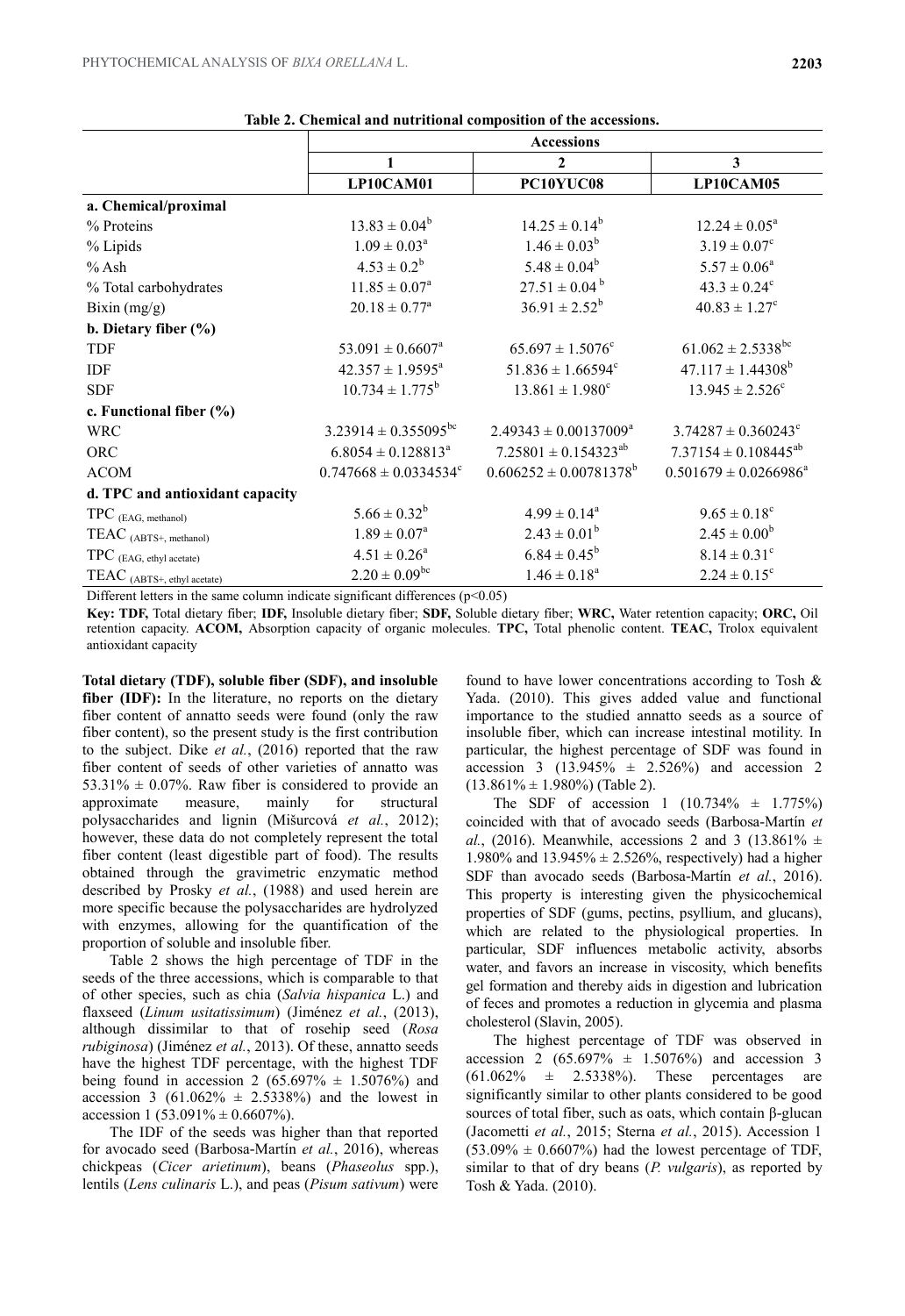In conclusion, the total, soluble, and insoluble dietary fiber composition of the seed flour of the three accessions showed significant differences (p<0.05, confidence level of 95%). However, these values are within those previously reported for other seeds or legumes considered high in fiber (Table 2).

**Functional properties of dietary fiber:** The functional effects of fiber in the body are related to the physicochemical properties, type of fiber, amount ingested, and environmental conditions of the gastrointestinal tract. It is important to determine the functional properties of dietary fiber given its uses and applications in the food industry and human food [\(Yangilar, 2013\)](#page-6-16). The seeds of accession 3 (Table 2) showed the highest percentage of water retention (3.74%  $\pm$  0.36), followed by those of accession 1 (3.23914%  $\pm$ 0.355095) and accession 2 (2.494%  $\pm$  0.00137009), which showed the lowest water retention capacity. The oil retention capacity of the seeds of the three studied accessions (Table 2) showed no significant differences.

The absorption capacity of organic molecules (ACOM) showed significant differences (p˂0.05) among the three accessions: The seeds of accession 1 (0.747668  $\pm$  0.0334534) and accession 2 (0.606252  $\pm$  0.00781378) had the highest ACOM.

In conclusion, the functional potential of the seed flour of accessions 2 and 3 was confirmed herein. This is due to their high content of soluble and insoluble fiber. These results also confirm the potential uses of annatto seeds: Their fibrous residues can function as potential nutraceuticals in the food (bread flour) and health industries.

*In vitro* **antioxidant activity by ABTS of methanolic and ethyl acetate extracts:** The highest antioxidant activity was found in the methanolic extracts of accession 3 (2.45  $\pm$  0.00 mM/g CAET) and accession 2 (2.42  $\pm$  0.01 mM/g CAET). A similar trend was maintained when using ethyl acetate as the extraction medium (Table 2). The antioxidant activity found in this study is similar to that reported by [Raddatz Mota](#page-6-8) *et al.*, (2016).

**Determination of bixin by HPLC:** The bixin content is presented in Table 2, with accession 3 having the highest level. The values coincide with the range (0.26–311 mg/g) previously reported by several authors (Viuda‐[Martos](#page-6-17) *et al.*[, 2012;](#page-6-17) [Raddatz Mota](#page-6-8) *et al.*, 2016). The bixin content is an important factor for commercialization, as a content of at least 2.7% is required.

### **Conclusions**

The results of the present study indicate that the seeds of the studied *B. orellana* L. accessions have functional potential because of their antioxidant, bromatological, and nutritional characteristics and, consequently, have beneficial uses and applications in the food industry and pharmaceutical industries.

In particular, the seeds of accessions 2 and 3 had the highest content of bixin. The seeds of accession 3 had the highest content of phenolic compounds and fiber and antioxidant activity. The seeds of accessions 1 and 2 had

the highest protein content (13.83% and 14.25, respectively), whereas those of accession 3 had the highest total carbohydrate content (43.3%). In addition, the leaves of accession 3 showed anti-inflammatory activity like indomethacin, increasing the potential pharmaceutical value of this cultivar. Future studies should explore methods for the propagation of these accessions.

From an economic and functional perspective, accessions 2 and 3 are good options for the propagation of annatto in southeastern Mexico. Finally, considering the health benefits of dietary fiber (laxative and cholesterol and glucose attenuation), the seeds of accession 3 can function as a source of dietary fiber or be used in the food industry for the development of nutraceuticals and other functional food products.

#### **Acknowledgments**

We acknowledge the contributions of Instituto Tecnológico de Mérida, SINAREFI-RED ACHIOTE, REMEFI, UACM-CL, UAM-I, Centro de Investigación Científica de Yucatán, and Facultad de Ingeniería Química, UADY. We are also are grateful for the support received through Project 246648 of the Mixed Fund for the Promotion of Scientific and Technological Research CONACYT, the government of the state of Yucatán, and the Pablo Garcia Foundation of the state of Campeche.

#### **References**

- <span id="page-5-4"></span>Aarland, R.C., A.E. Bañuelos-Hernández, M. Fragoso-Serrano, E.d.C. Sierra-Palacios, F. Díaz de León-Sánchez, L.J. Pérez-Flores, F. Rivera-Cabrera and J.A. Mendoza-Espinoza. 2017. Studies on phytochemical, antioxidant, anti-inflammatory, hypoglycaemic and antiproliferative activities of *Echinacea purpurea* and *Echinacea angustifolia* extracts. *Pharm. Biol.*, 55(1): 649-656.
- <span id="page-5-0"></span>Anonymous. 2005. Official methods of analysis of aoac international. 17th (Ed.) Edn., Nielsen. Nueva York, USA.: AOAC International.
- <span id="page-5-2"></span>Barbosa-Martín, E., L. Chel-Guerrero, E. González-Mondragón and D. Betancur-Ancona. 2016. Chemical and technological properties of avocado (*Persea americana* mill.) seed fibrous residues. *Food Bioprod. Process.*, 100: 457-463.
- Castillo-López, R.I., J. Léon-Félix, M.A. Angulo-Escalante, R. Gutierrez-Dorado, M.D. Muy-Rangel and J.B. Heredia. 2017. *Pak. J. Bot*., 49(1): 161-168.
- <span id="page-5-3"></span>Chau, C.-F., P.C.K. Cheung and Y.-S. Wong. 1997. Functional properties of protein concentrates from three chinese indigenous legume seeds. *J. Agr. Food Chem.*, 45(7): 2500-2503.
- <span id="page-5-6"></span>Dike, I.P., O.O. Ibojo, F.Y. Daramola and C.A. Omonhinmin. 2016. Phytochemical and proximate analysis of foliage and seed of *Bixa orellana* linn. *Int. J. Pharm. Sci. Rev. Res.*, 36(2): 247-251.
- <span id="page-5-1"></span>Dubois, M., K.A. Gilles, J.K. Hamilton, P.A.t. Rebers and F. Smith. 1956. Colorimetric method for determination of sugars and related substances. *Anal. Chem.*, 28(3): 350-356.
- <span id="page-5-5"></span>Fraser, P.D., M.E.S. Pinto, D.E. Holloway and P.M. Bramley. 2000. Application of high‐performance liquid chromatography with photodiode array detection to the metabolic profiling of plant isoprenoids. *Plant J.*, 24(4): 551-558.
- Haddad, M.A., S.Y., Al-Dalain, J.A. Al-Tabbal, N.M. Bani-Hani, D.M.M. Jaradat, M. Obeidat and E.A. Al-Ramamneh. 2019. *In vitro* antioxidant activity, macronutrients and heavy metals in leaves of maize (*Zea mays* L.) plants grown at different levels of cattle manure amended soil in jordan valley. *Pak. J. Bot*., 51(3): 933-940.